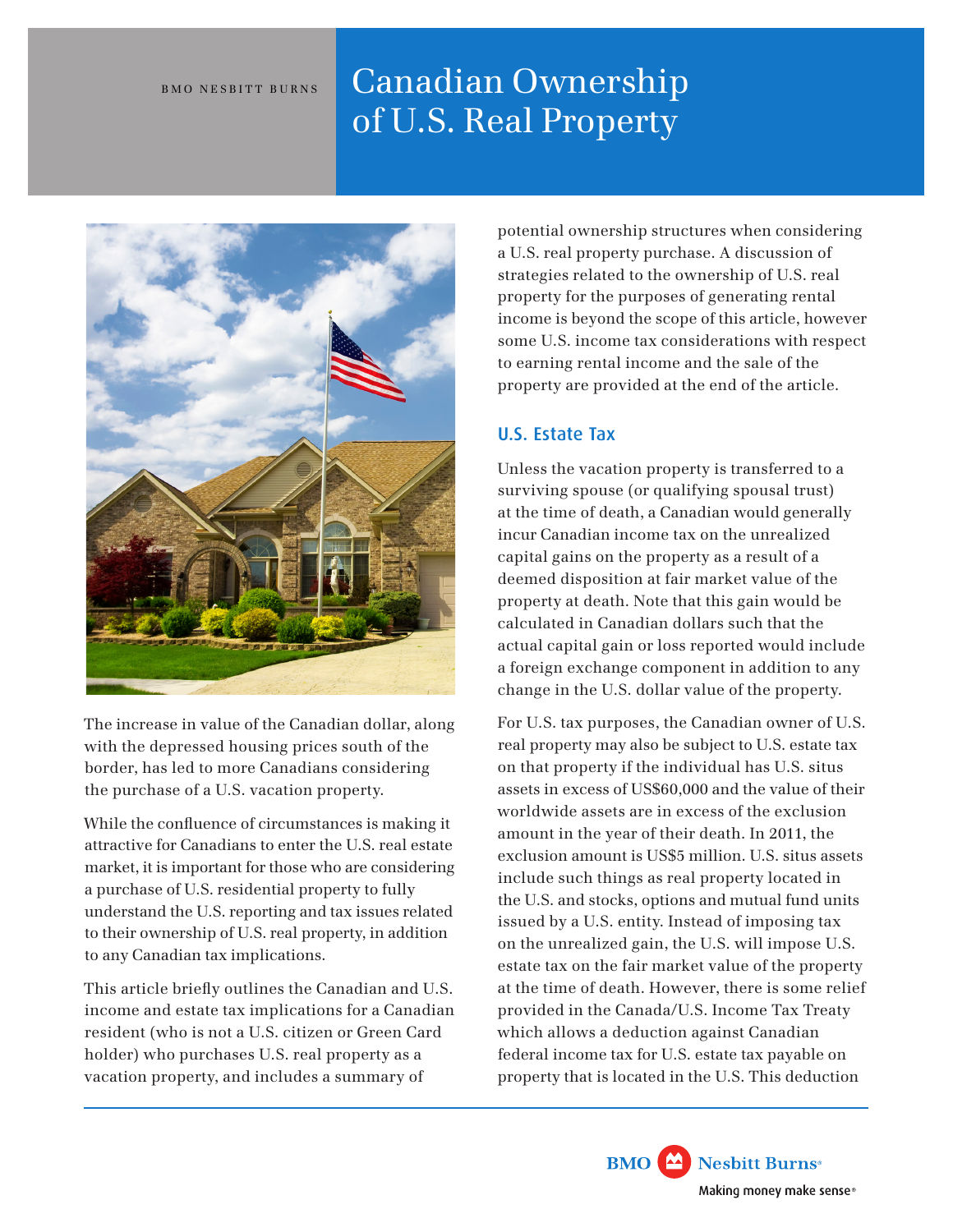can significantly reduce the Canadian income tax applicable to that property.

For more information on U.S. estate tax for Canadians, please ask your BMO Nesbitt Burns Investment Advisor for a copy of our concept sheet *U.S. Estate Tax For Canadians.*

# Structuring the Ownership of U.S. Real Estate by Canadian Residents

In order to address a potential U.S. estate tax liability, there are several ownership structures that a Canadian may consider for a U.S. residential property including:

- 1) Direct ownership
- 2) Ownership through a Canadian-resident trust
- 3) Ownership through a Canadian partnership
- 4) Ownership through a Canadian corporation

#### **1) Direct Ownership**

#### Individual ownership

Ownership of a property by an individual allows for limited U.S. estate tax planning opportunities. U.S. estate tax may be reduced or eliminated by maximizing the credits and deductions available to that individual. If the individual is married, it may be beneficial to have the spouse with the lower net worth assume ownership of the property, particularly if the spouse has worldwide assets less than the applicable U.S. estate tax exemption amount (\$5 million for 2011 and 2012). However, if any property is transferred between spouses, it will be important to consider the attribution rules that may be applicable for Canadian income tax purposes on any annual income or capital gain from the eventual sale of the property, which could impact the effectiveness of this strategy.

If the U.S. estate tax liability cannot be fully eliminated, life insurance could be considered as a means of funding the residual U.S. estate tax liability.

#### Joint tenancy with the right of survivorship

Ownership by a married couple jointly with right of survivorship is the simplest structure for the transfer of assets at death and is often used for probate tax planning. However, this ownership structure is generally not recommended for Canadian couples who own U.S. real estate as there is the potential that the full value of the U.S. property would be subject to U.S. estate tax twice: once when the first spouse dies and again when the second spouse dies.

A married couple who own a property jointly with the right of survivorship may want to consider severing their joint tenancy and create a tenancy in common based on the original contributions of each spouse. If the new ownership structure is not reflective of each spouse's contribution, then U.S. gift tax may be triggered. As previously mentioned, the Canadian attribution rules should also be considered upon any transfers between spouses.

#### Tenancy in common

As noted above, if each spouse wishes to own an interest in the property, a more favourable structure may be to own the property through a tenancy in common.

Under a tenancy in common, each spouse may have equal or unequal shares of the interest in the property. In this structure, the deceased's share of the property passes to whoever is designated under the Will and not automatically to the surviving spouse. This strategy allows more flexibility for planning opportunities as each spouse may direct that his or her share of the property pass to a spousal trust.

For example, each spouse can create a testamentary trust for each other so that the portion of the property that was owned by the first spouse to die is excluded from the estate of the surviving spouse. This can reduce or eliminate the U.S. estate tax on the death of the surviving spouse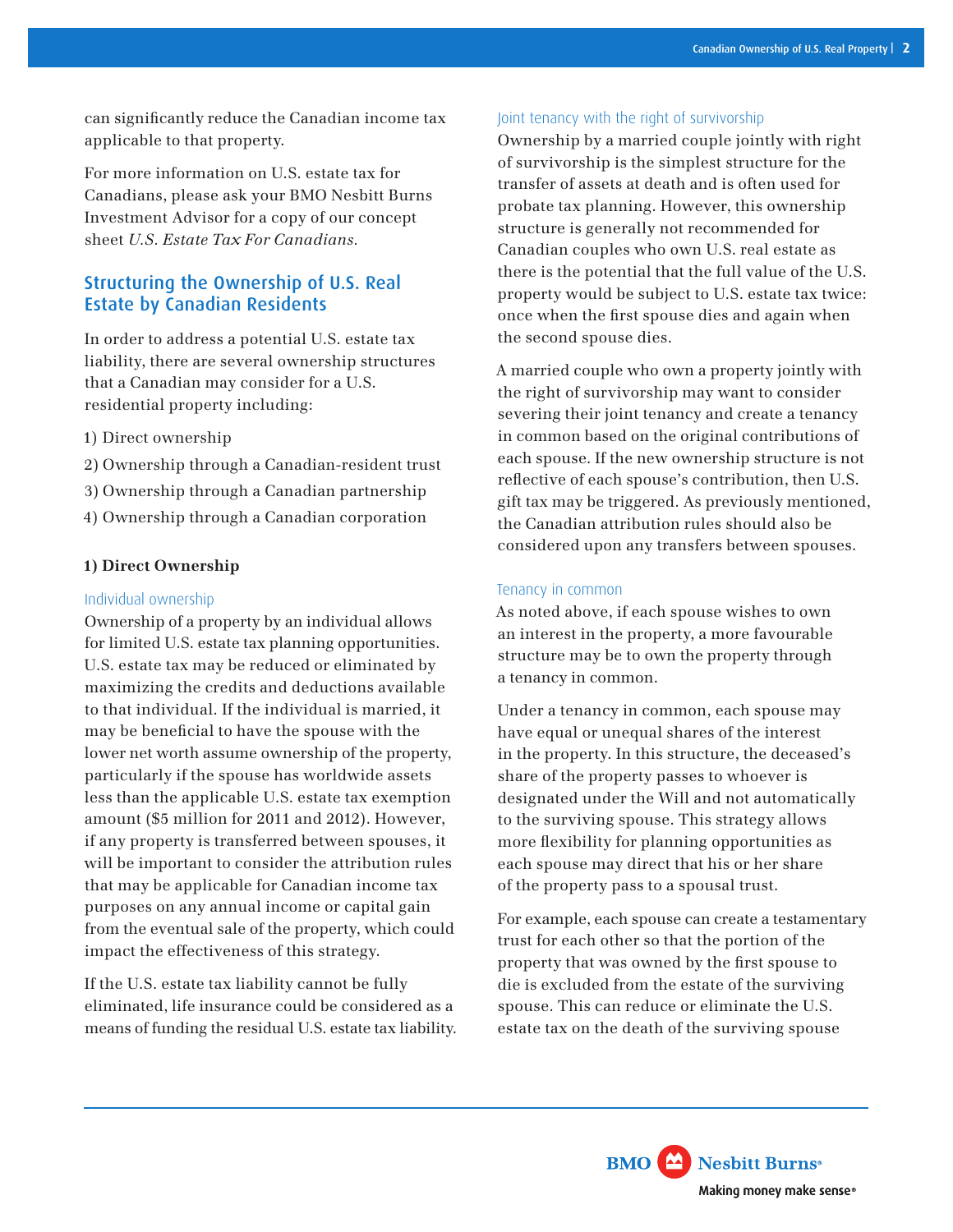by reducing the value of the U.S. situs property and worldwide estate on the second death.

Another planning technique is to include a provision in the Will such that the property is transferred from the estate to a Qualifying Domestic Trust ("QDOT"). This could defer both the U.S. estate tax and Canadian income tax until the death of the surviving spouse. The QDOT does not eliminate the U.S. estate tax, it simply defers the timing of the estate tax. The deferral would allow for the U.S. estate tax to be applicable at the same time as the Canadian income tax upon death of the surviving spouse, thereby allowing for the application of available foreign tax credits to reduce the Canadian tax from the deemed disposition at death.

#### **2) Ownership by a Canadian Resident Trust**

Ownership of U.S. real estate by a properly structured Canadian discretionary inter-vivos trust provides another alternative. U.S. estate tax could be avoided since at death, the property is owned by a trust (and not the individual) which is not subject to U.S. estate tax. In order to avoid exposure to U.S. estate tax, the trust should purchase the property using funds provided by the individual who establishes the trust. Since the transfer of real property to an irrevocable trust would be considered to be a gift for U.S. gift tax purposes, it is important that the funds be transferred into the trust first before the property is purchased.

One disadvantage for the Canadian trust ownership structure is that for Canadian income tax purposes, a Canadian resident trust is deemed to have disposed of all its capital property on the 21st anniversary of its creation date. As such, the structure only generally allows for a 21-year planning opportunity. It is also important to draft the terms of the trust agreement such that the gain on an eventual sale of the property is not attributed back to the settlor for Canadian income tax purposes to ensure the proper application of foreign tax credits to avoid double taxation.

Another drawback to consider is that an individual who acquires U.S. real estate using a trust should be prepared to give up both ownership and control of the real estate to the trust. The person funding the trust cannot be a beneficiary or the trustee of the trust. The individual who settled the trust would only be able to use the property as the spouse of a beneficiary of the trust or on a rental basis after the death of the spouse beneficiary.

#### **3) Ownership through a Canadian Partnership**

It may be possible for U.S. estate tax to be minimized if U.S. real property is held by a Canadian partnership which makes an election to be treated as a corporation in the U.S. for U.S. tax purposes.

However, it should be noted that ownership of a U.S. real property through a Canadian partnership is one of the most complicated alternatives to hold property and involves some uncertainty around the tax implications as the IRS has not provided any definitive guidance on the tax implications for this particular structure.

### **4) Ownership through a Canadian Corporation**

In the past, the use of a single purpose Canadian holding company to purchase U.S. real estate was a popular planning technique. This was due to a former CRA administrative policy that stated that shareholders of single purpose Canadian holding companies holding U.S. real property would not be assessed taxable benefits in Canada for their rent-free personal use of the real estate owned by their corporations. However, in 2005, the CRA changed its administrative policy, and began to assess such shareholders for the taxable benefits arising from their personal use of the real property held by their corporations. As a result of this change in policy, the use of a single purpose Canadian holding company to purchase a U.S. vacation property is no longer a very attractive ownership strategy to minimize U.S. estate tax exposure.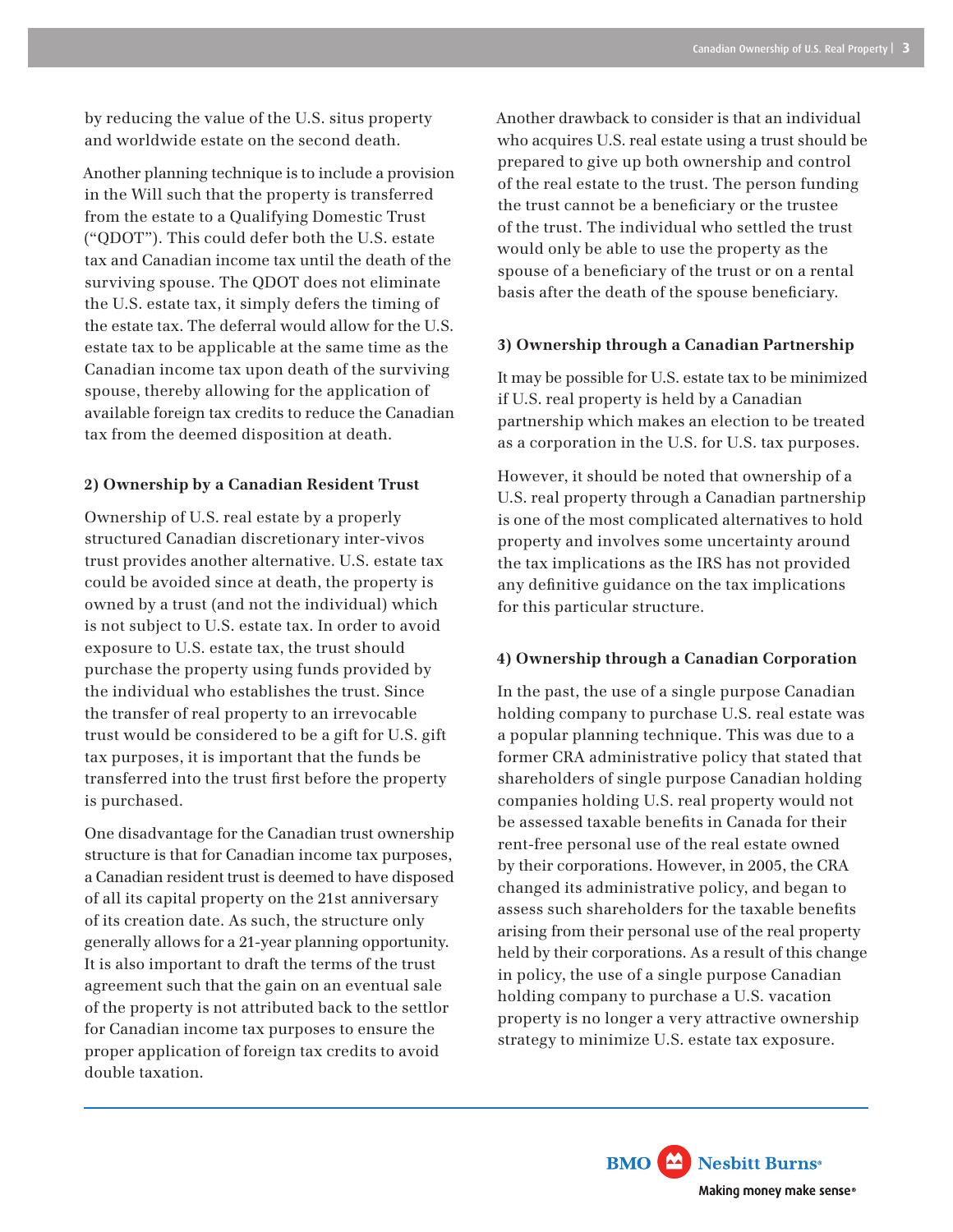Another disadvantage of holding U.S. real estate through a corporation is that the applicable rate for U.S. income tax purposes on any capital gain realized on the sale of the property may be much higher for a corporation that that of a trust or an individual. For these reasons this structure is generally not recommended any longer. However, previous structures established prior to the CRA changes may be grandfathered.

#### Non-Recourse Mortgage

Another alternative that may be considered is to obtain a non-recourse mortgage on your U.S. real property. This type of mortgage reduces the value of U.S. situs property on a dollar for dollar basis. The borrower under a non-recourse mortgage, has no personal liability and the lender can only look to the real property to enforce payment. This type of funding may be difficult to obtain from a commercial lender.

# Other U.S. Income Tax Considerations

#### **Property Rental**

If you decide to rent out your U.S. real property, there are additional complexities. For example, a tenant who pays rent to a Canadian owner of a U.S. property is required to withhold a 30% withholding tax on gross rents unless the property owner elects to treat the rent as "effectively connected income". An election to treat the income as effectively connected income may allow for the following:

- 1. No withholding would be required if a Form W-8-ECI is provided to the individual who is paying the rent.
- 2. The Canadian property owner may be able to claim certain deductions such as depreciation, maintenance costs and property taxes. Some restrictions may apply if the property is used for personal purposes in addition to generating rental income.
- 3. The net rental income would be subject to graduated individual income tax rates.
- 4. A U.S. individual income tax return (Form 1040NR) would need to be filed by the owner to report the rental income or loss.

For Canadian income tax purposes, the rental income should also be reported. However, a foreign tax credit may be claimed for the U.S. income tax paid on the rental income to offset some of the Canadian income tax on the same income. In addition, there may be a requirement to include a Foreign Income Verification Statement (T1135) with your Canadian income tax return.

#### **Sale of U.S. real property**

#### Withholding tax

Upon the ultimate sale of your U.S. real estate property, there are several important U.S. and Canadian tax implications. Under the Foreign Investment in Real Property Tax Act ("FIRPTA"), an individual who buys U.S. real estate from a seller who is not a U.S. citizen or resident is generally required to withhold 10% of the purchase price and remit that amount to the IRS as an instalment towards the seller's ultimate U.S. tax liability on the sale.

In order to decrease or eliminate the withholding amount, a Canadian seller may obtain an IRS withholding certificate, ideally before the transfer of property. A seller that has applied for a withholding certificate must notify the buyer in writing that the certificate has been applied for on the day of or prior to the transfer of property. The IRS will normally act on an application for a withholding certificate within 90 days of receipt of all information necessary to make a proper determination. If a certificate is issued before the transfer of property, the withholding amount may be decreased or eliminated. Any withholding tax on the certificate would be based on the amount of U.S. income tax that would actually arise from the gain on the sale of the property rather than simply 10% of sales